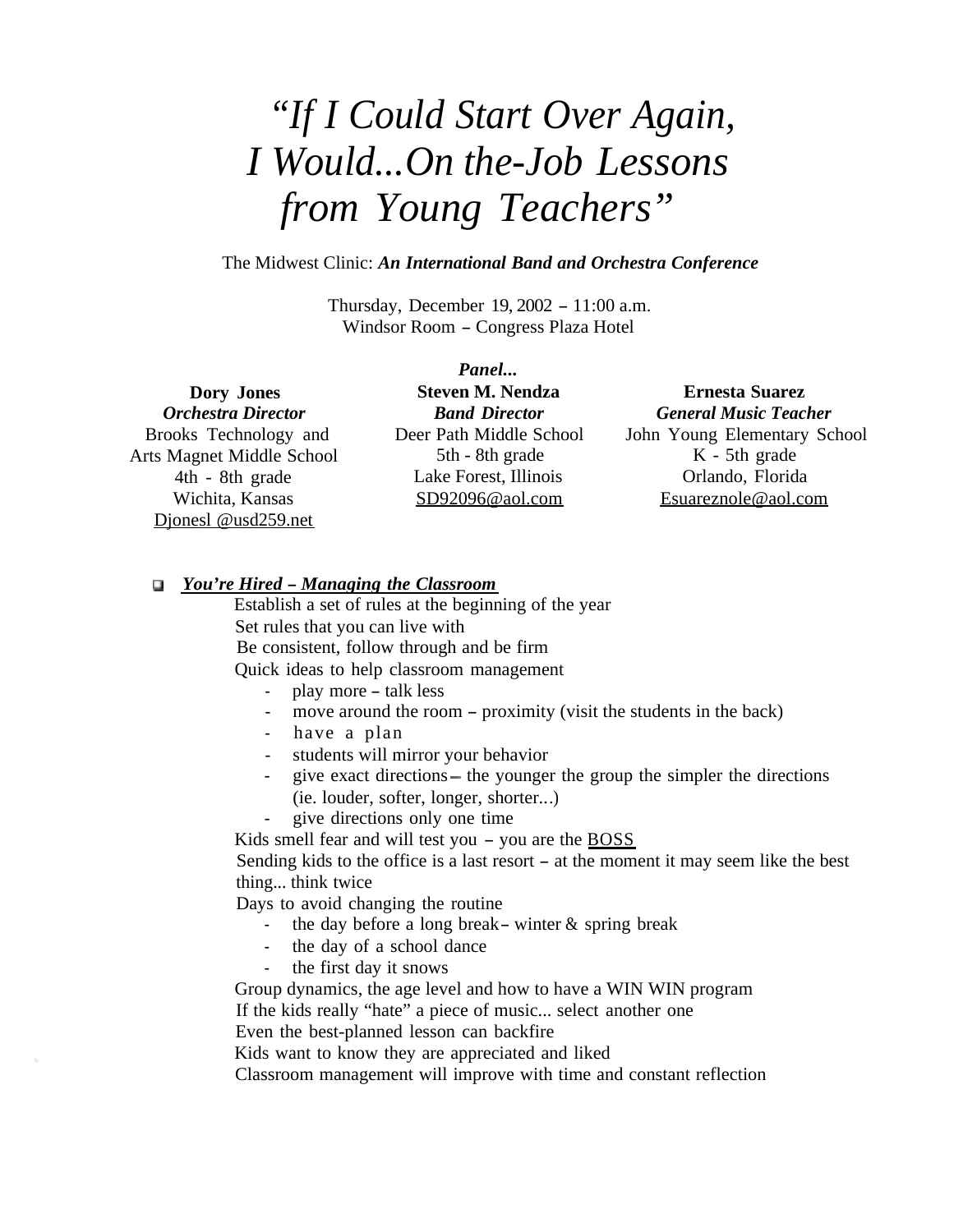#### *Where is mv desk? All I see is paper!!!!!! Getting Organized*  $\Box$

Not being organized will create much self-inflicted stress The start of the year will be filled with paperwork- take care of it ASAP Have a place for paperwork to be dealt with - inbox Getting organized and staying organized

- to do list
- post-it notes are good but don't let your desk be overcome with them
- find one system and stick to it
- throw out the junk mail before you leave the mail room
- binders, file folders, planners
- create a place for students to turn things in-classroom mail box

Find out what method the schools wants for collecting \$\$\$\$\$

Clean classroom = clean performance

Return phone calls and e-mails within 24 hours

Have boundaries to your office – remember it is your office, not a "hang out"

#### *0Just what is making that sound????*

Be familiar with school instrument rental procedures

Get to know the music dealer(s) in town

You support them = they support your program

Music catalogs may be cheaper, but when an instrument breaks right before your first concert the catalog company will not come running to help you. A good music dealer will.

Teaching Instruments - Quick tips from the real world

- put tape on the keys of flutes and saxes
- check to make sure students have all the required equipment
- pick brands that you want to use
- not all companies have good instruments
- model for the students
- use non-musical devices to improve fundamentals

Other schools in the district may have school owned instrument that you need The amount of time between concerts and skill level of the group will drive what is to be programmed. Harder is not always better, but it can be.

#### *0 Playing in The Sandbox*

Secretaries know everything – treat them like angels!

Get to know your custodians

Getting along with other teachers

Eat lunch with other teachers

Workers compensation procedures

Finding common ground with other faculty members

- incorporating reading, writing, math, science, social studies...
- some schools require documentation that you are incorporating these subject in your lessons

Be part of the school - coach, sponsor a club, lunch duty, bus duty, non-music event chaperone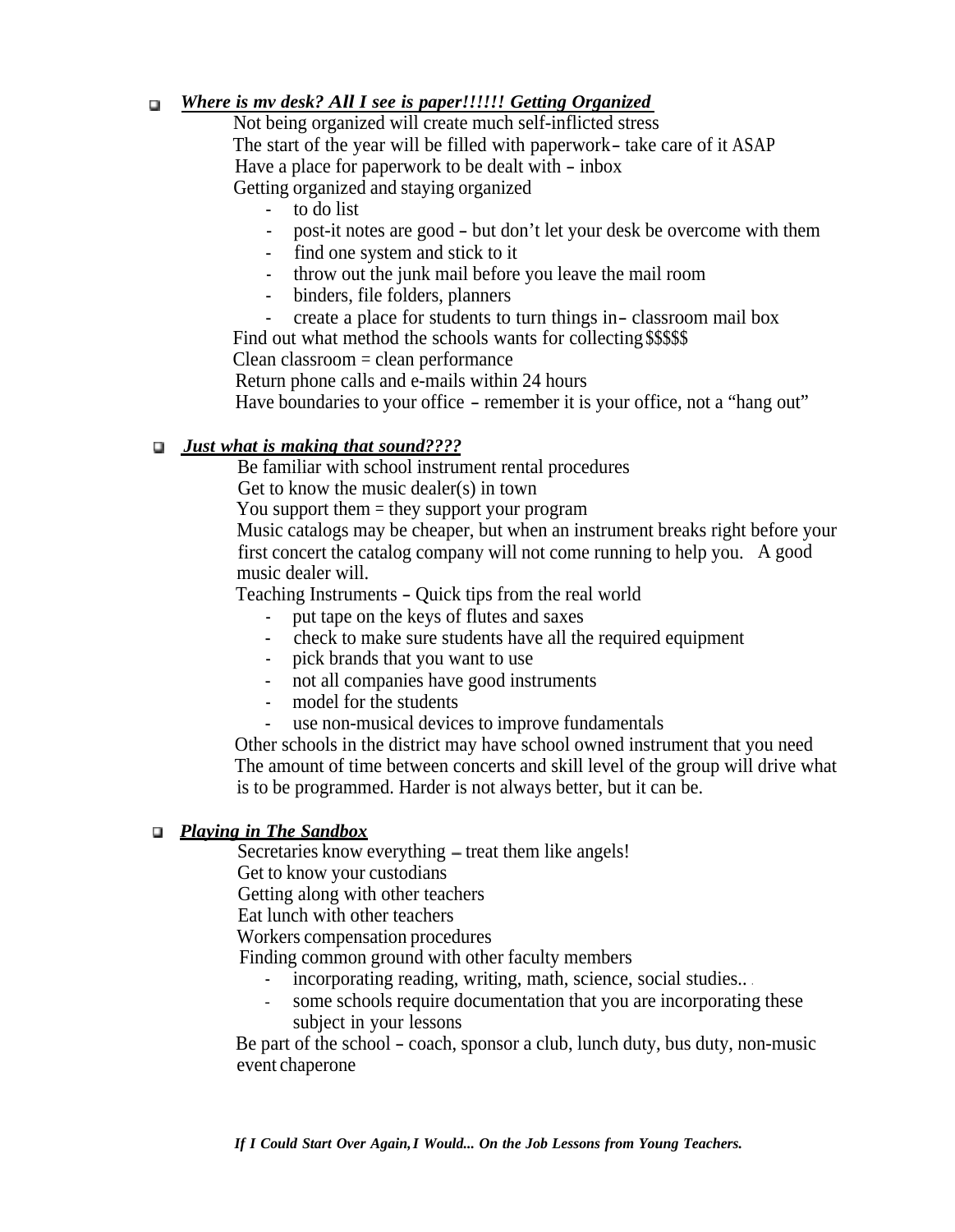#### *0 Battling the First Year Teacher Blues*

- Balance, Balance, Balance...  $\blacksquare$
- . Looking for the small success with the students vs. looking for major milestones
- $\blacksquare$ The history of the program will determine how things go at first
- Research the background of your students
- The word "change" puts students, parents and administrators on the defensive  $\blacksquare$ use "improve"
- п. Make improvements to the program in small steps
- Constantly keep administrators in the loop- they love to hear good things
- It takes at least four years to really see what you have done or not have done
- Be professional in what you do- dress, talk, actions
- Call home to parents for positive things
- Working with students who feel the director does not like them
- No book has all the answers talk with other teachers
- If a certain grade level is difficult, talk with other teachers to find out if they are having similar problems
- m Find someone who you can talk to and vent with when things don't go so well
- . Take time to observe other teachers, rehearsals and performances
- Don't be afraid to steal ideas from other teachers -just make sure it's okay with the other teachers
- Be prepared to put in many long hours
- How to use your booster group, but don't get used by your booster group
- Be concerned when students quit-but know that some will not continue
- It will take time to find what works the best for you  $-\gamma$  you can't teach like
- someone else<br> **•** Positive & Negative attitudes are contagious

### **Ten Things That "Freak" Out** *Parents and/or Administrators*

- 1. Changing the date of a concert multiple times.
- *2.* Informing a parent that their child is failing at report card time.
- *3.* Pulling students out of class at the last minute.
- *4.* Sending out information with grammatical errors.
- *5.* Forgetting to acknowledge the students' efforts at concerts.
- *6.* Sending numerous students to the office for behavior issues.
- *7.* Making major changes to the uniform that students wear to concerts.
- *8.* Constantly ending class late.
- *9.* Arriving late to school and then leaving early.
- 10. Forgetting to order the busses.